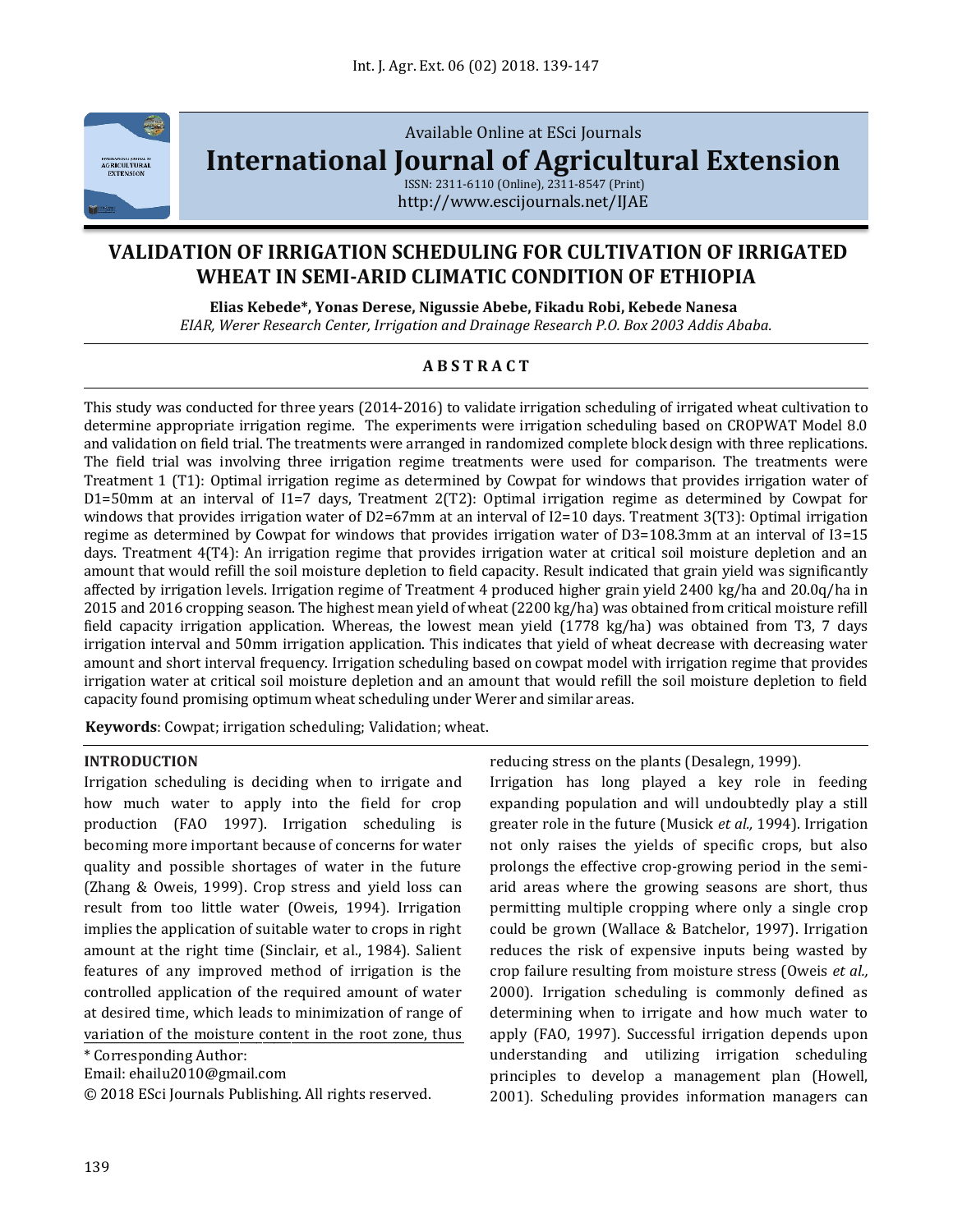use to develop irrigation strategies for each field on the farm. Irrigation scheduling methods are based on two approaches: a) soil measurements, and b) crop monitoring (Hoffman *et al.,* 1990). Irrigation scheduling based upon crop water status should be more advantageous since crops respond to both the soil and aerial environmental (Yazar *et al.,* 1999).

Irrigation scheduling is the technique to timely and accurately give water to crop. Hence, it is has been described as the primary tool to improve water use efficiency, increase crop yields, greater availability of water resources, and provoke a positive effect on the quality of soil and groundwater (FAO, 1997). According to Oweis *et al.* (2000) field experiments are expensive and time consuming, and are subject to uncontrolled condition such as weather, diseases, etc. Secondly, it is practically difficult to analyze long-term effect and large impact scenarios on the field. One cheap and efficient way to conduct an evaluation of the impacts of irrigation scheduling practice is to use computer-based simulation models (Zhang & Oweis, 1999). This study aimed to find out the responses of wheat optimal irrigation water management (when and how much) options for multifaceted water problems of irrigated agriculture.

#### **MATERIALS AND METHODS**

**Experiment site:** The study was conducted at Werer in Amibara District, Gabiressu zone of Afar National Regional State. Werer, located at 9°12"8" to 9°27"46" N latitude and 40°5"41" to 40°15"21" E longitude in the Middle Awash Valley at an elevation of about 740 m above sea level along the way Addis Ababa to Djibouti at a distance of 280 km from Addis Ababa to the Northeast direction.

**Soil water measurement:** Soil water content in the top 90 cm was determined gravimetrically in all experiments. Gravimetric water content was converted into volumetric content using the bulk density of each layer and then accumulated across depths to calculate the water stored within the soil. Cumulative WU (mm) for a given irrigation event was determined by accumulating the water balance between successive soil moisture measurements by equation.

#### WU = PE+ I + S ……………Equation 1

Where PE (mm) is water supplied to soil by effective precipitation, I (mm) is the irrigation, and S (mm) is the change in the stored water within the soil depth and water loss by deep drainage was assumed negligible. Soil moisture content of the first 30 cm was measured by the gravimetric method. The amount of soil moisture in 0.60 m depth was used to initiate irrigation and the values within 0.90 m depth were used to obtain the evapotranspiration of the crop. Evapotranspiration was calculated using the soil water balance method (Heermann, 1985). The equation can be written as;

ET = R + I – D ± ΔW …………………………….Equation 2

Where R is the amount of precipitation (mm), I refer to the irrigation water applied (mm), D is the drainage (mm) and ΔW is the variation in water content of the soil profile (mm). Since the amount of irrigation water was only sufficient to bring the water deficit to field capacity, drainage was neglected.

**Irrigation scheduling:** Irrigation scheduling helps eliminate or reduce instances where too little or too much water is applied to crops. Proper irrigation scheduling involves fine-tuning the time and amount of water applied to crops based on the water content in the crop root zone, the amount of water consumed by the crop since it was last irrigated, and crop development stage. With proper irrigation scheduling, soil reservoir is managed such that optimum amount of water is available when the plants need it. Good irrigation scheduling requires knowledge of Crop water demand at different growth cycles, Moisture content of the soil and soil water capacity and Weather conditions. Direct measurement of soil moisture content is among the most useful methods for irrigation scheduling. The extent to which farmers can utilize advanced irrigation depends on their access to water and labor. The economics, and in particular the critical impact of water availability on the yield play a role on the uptake of advanced irrigation scheduling.

Irrigation schedule, when to irrigate and how much water to apply per irrigation, is one of the most important tools for best management of irrigated agriculture. Optimal irrigation regime results with high irrigation water use efficiency are necessary to conserve limited water resources. In this study, optimal irrigation schedule was worked out using CropWat model 8 windows and validated on station field trial.

## **CROPWAT Model 8.0 based validation of optimal irrigation scheduling.**

**Reference evapotranspiration, Eto, Determination:** Monthly Eto data series were generated from 40 years' monthly records of metrological parameters by using the CropWat software model, which applies Penman Montheise approach to calculate Eto values from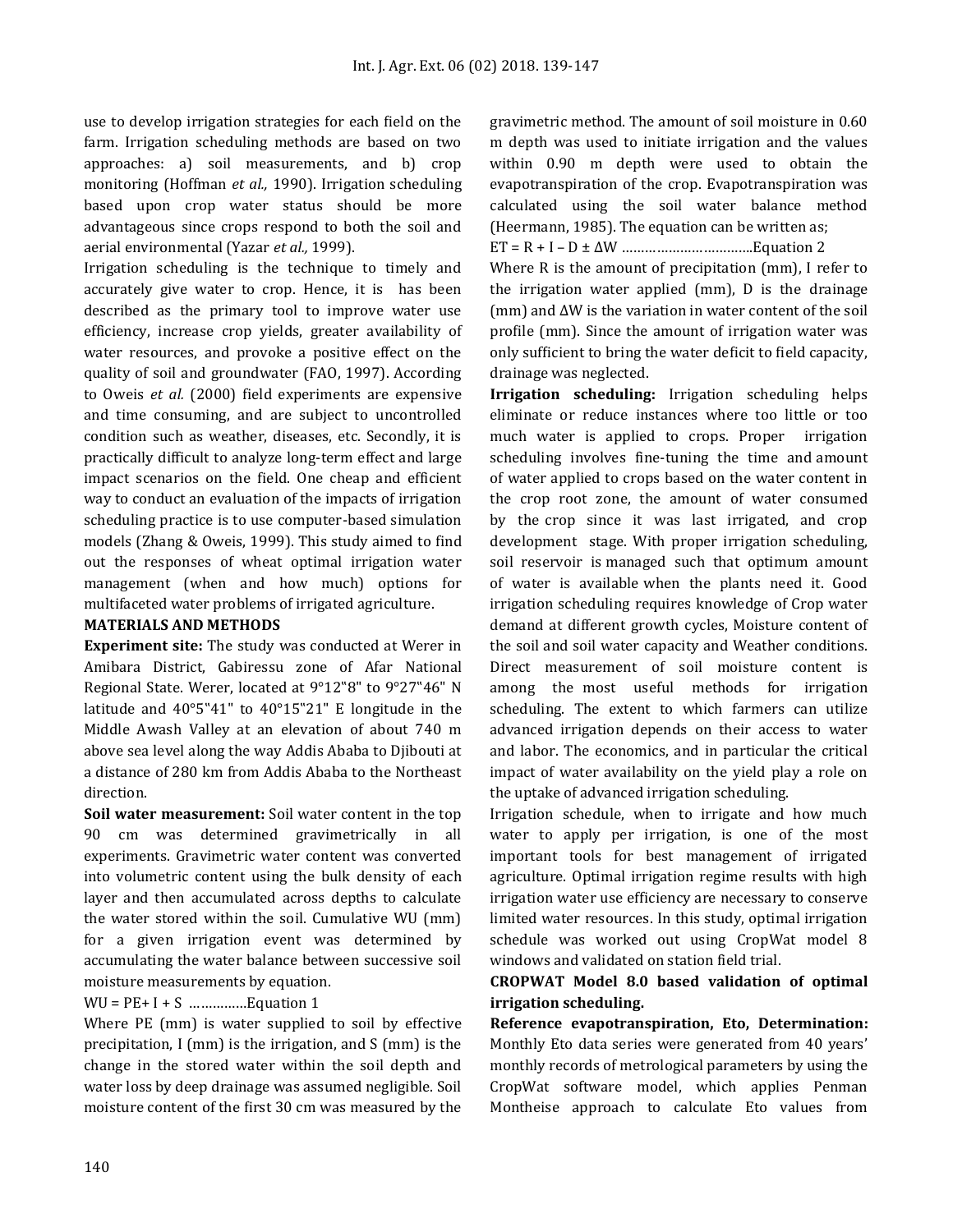maximum and minimum temperature, relative humidity, wind speed, sunshine hours. ETo data series generated were then be fitted to standard frequency distribution models to identify best fit distribution through Easy fit Professional software model. Best fit frequency distribution models were selected by applying the chisquare test. Then, ETo values at 80% probability of exceedence were estimated from the best fitted frequency distribution, and these Eto values were used to estimate CWR in different months at the study sites.

**Crop Water Requirement, CWR, Determination:** The CWR was computed by using CropWat computer models. The data input for this model include: Monthly Eto data computed from meteorological data, and Crop data (planting dates, length of each crop development stages, and rooting depth). The model computes CWR by applying the expression:

CWR= ETo\*Kc ………………….…………………………Equation 3 Where, Kc, is a fraction representing the empirical ratio of actual crop water use to reference evapotranspiration. In this study, FAO recommended Kc values provided in the CropWat models were used to compute CWR.

**Irrigation Requirement, IR, Determination:** Longterm monthly rainfall data were used for probability analysis to estimate a dependable rainfall value at 80% probability of occurrence. The values obtained were then used in the computation of IR, which was estimated from the expression:

IR = CWR – Effective rainfall……….………………Equation 4 Effective rainfall, which is part of rainfall that entered into the soil and made available for crop production in mm, was computed by applying the dependable rain (empirical formula) provided in CropWat model.

**Irrigation Scheduling:** Optimal irrigation schedule was

worked out using CropWat model that permits to select the different irrigation scheduling criteria. The data input for this model include Monthly Eto data; Crop data (planting dates, length of crop development stage, root depth, allowable moisture depletion) and soil properties (Texture, FC, PWP, bulk density, infiltration rate). The Crop Wat for windows provides a number alternative in which optimal irrigation scheduling can be done, and in this particular study the alternative that allows determining optimal scheduling based on fixed interval irrigation application were used.

**Field trial validation of optimal irrigation scheduling for irrigated wheat:** The field trial involved 3 irrigation regime treatments were used for comparison. The treatments were;

**Treatment 1 (T1):** Optimal irrigation regime as determined by CropWat for windows that provides irrigation water of D1=50mm at an interval of I1=7 days. **Treatment 2(T2):** Optimal irrigation regime as determined by CropWat for windows that provides irrigation water of D2=67mm at interval of I2-10 days.

**Treatment 3(T3):** Optimal irrigation regime as determined by CropWat for windows that provides irrigation water D3=108.3mm at interval of I3-15 days.

**Treatment 4(T4):** an irrigation regime that provides irrigation water at critical soil moisture depletion and an amount that would refill the soil moisture depletion to field capacity. The trail was laid out in a RCBD in three replications; and 12 experimental plots with dimensions 5m by 10 m were used. All plots were provided with common cultural practices throughout the crop growth period. The amount of irrigation water applied was controlled, and a measured amount was applied to each plot using 2'' Parshall flume.

| Table 1. III Igation regnite treatment. |               |                  |                  |              |        |      |  |  |  |
|-----------------------------------------|---------------|------------------|------------------|--------------|--------|------|--|--|--|
| Treatments                              | Interval      | Net Depth        | Gr. Depth        | Seas. Net Ir | Losses | Eff. |  |  |  |
| $T-1$                                   | 7 days        | 30 <sub>mm</sub> | 50 <sub>mm</sub> | 540mm        | 54.7mm | 89.9 |  |  |  |
| $T-2$                                   | 10 days       | 40 <sub>mm</sub> | $67$ mm          | 520mm        | 39.1mm | 92.5 |  |  |  |
| $T-3$                                   | 15 days       | $65$ mm          | 108.3mm          | 520mm        | 55.3mm | 89.4 |  |  |  |
| $T-4$                                   | critical SMDL | Refill to FC     |                  |              |        |      |  |  |  |

| Table 1. Irrigation regime treatment. |  |  |  |  |
|---------------------------------------|--|--|--|--|
|---------------------------------------|--|--|--|--|

*SMDL: Soil Moisture Depilation Level FC: Field Capacity Eff: Efficiency.*

**Statistical Analysis:** Collected data were analyzed using analysis of variance (ANOVA) through Statistical Analysis System (SAS 9.0 for Windows) appropriate for a randomized complete block design.

Means were compared by the Student Test at the 5%

level of significance. The mean values of each treatment are designated by letters *a, b.* These letters represent the significance degree of the difference between the means. **RESULT AND DISCUSSION**

**Scheduling using CROPWAT 8.0 model:** Two types of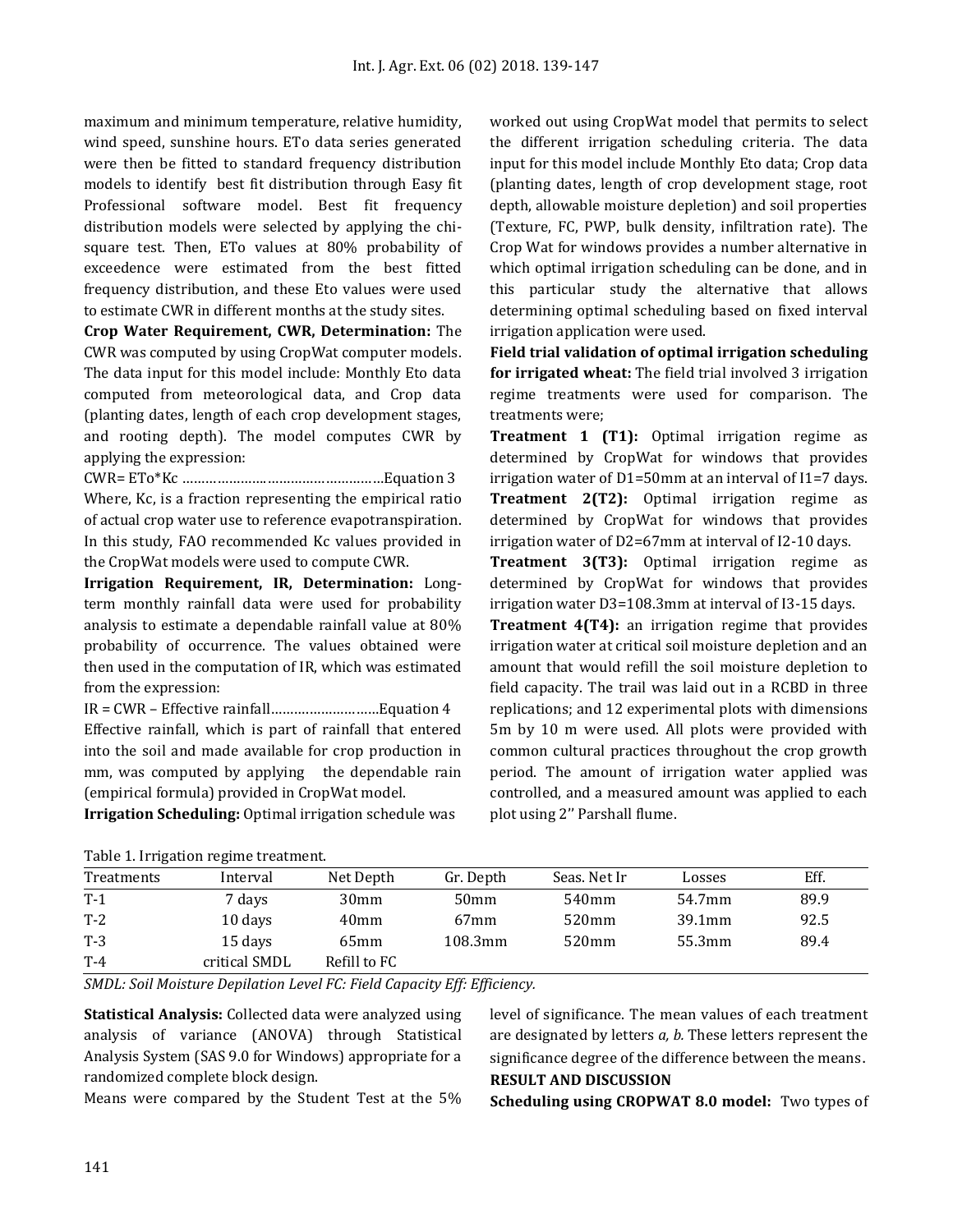criteria were used to determine optimal irrigation schedule for irrigated wheat in this study:

Criteria 1: Applying irrigation water when soil moisture reaches critical level (FAO ASMDL) with a depth of water just enough to refill moisture to FC.

Criteria 2: Irrigating at fixed interval with user adjusted depth of water that would maximize WUE with no yield losses. Three irrigation intervals were used to determine optimum schedule- 7 days, 10 days, & 15 days. As it is shown in Table 2, design reference evapotranspiration, Eto values, for middle awash region (Werer) during the growing period of irrigated wheat which ranges from late November to mid-March vary from 4.6 mm/day to 5.8 mm/day with a general increasing trend from December to March. According to the Crop Wat based out puts of the study, the seasonal CWR and IR of irrigated wheat growing in Middle Awash valley region planted in the last decade of November and growing for 120 days were found to be 443.8 mm and 439.7 mm, respectively as illustrated in Table 4.

Table 2. Reference Evapotranspiration, Eto values of Werer (1970-2014).

| Monthly Eto values at 80% probability of Exceedence |                       |            |         |                         |  |  |  |
|-----------------------------------------------------|-----------------------|------------|---------|-------------------------|--|--|--|
| Month                                               | Best fit distribution | Chi-square | P-value | Eto (@80% PEc) (mm/day) |  |  |  |
| January                                             | Gen. Extreme Value    | 0.11432    | 0.99843 | 4.7                     |  |  |  |
| February                                            | Inv. Gaussian         | 0.46644    | 0.9933  | 5.4                     |  |  |  |
| March                                               | Frechet               | 0.6761     | 0.95424 | 5.8                     |  |  |  |
| April                                               | Gen.Gamma             | 1.08       | 0.95586 | 6.0                     |  |  |  |
| May                                                 | Rayleigh              | 0.03871    | 0.84402 | 8.5                     |  |  |  |
| June                                                | Burr                  | 0.09263    | 0.99896 | 7.2                     |  |  |  |
| July                                                | Burr                  | 1.5781     | 0.81272 | 6.4                     |  |  |  |
| August                                              | Weibull               | 0.26875    | 0.99174 | 5.9                     |  |  |  |
| September                                           | Johnson SB            | 0.86912    | 0.92895 | 5.9                     |  |  |  |
| October                                             | Dagum                 | 0.77311    | 0.85589 | 5.5                     |  |  |  |
| November                                            | Lognormal             | 0.33103    | 0.98772 | 5.1                     |  |  |  |
| December                                            | Nakagami              | 1.5128     | 0.82437 | 4.6                     |  |  |  |

Table 3. Crop Water Requirement (CWR) and Irrigation Requirement (IR) of Irrigated Wheat.

|                    |              |             | Crop Water Requirement, CWR, of Irrigated Wheat at Werer |                      |                   |
|--------------------|--------------|-------------|----------------------------------------------------------|----------------------|-------------------|
| Eto Station: Werer |              |             | Crop: Spring Wheat                                       | Planting Date: 21/11 |                   |
| Month              | Decade       | Stage       | Kc                                                       | Et crop(mm/day)      | Et crop (mm/dec.) |
| November           | 3            | Initial     | 0.30                                                     | 1.47                 | 14.7              |
| December           | $\mathbf{1}$ | Initial     | 0.30                                                     | 1.42                 | 14.2              |
| December           | 2            | Initial     | 0.30                                                     | 1.36                 | 13.6              |
| December           | 3            | Development | 0.46                                                     | 2.09                 | 23.0              |
| January            | $\mathbf{1}$ | Development | 0.75                                                     | 3.51                 | 35.1              |
| January            | 2            | Deve/Mid    | 1.02                                                     | 4.83                 | 48.3              |
| January            | 3            | Mid         | 1.15                                                     | 5.62                 | 61.8              |
| February           | $\mathbf{1}$ | Mid         | 1.15                                                     | 5.81                 | 58.1              |
| February           | 2            | Mid         | 1.15                                                     | 6.00                 | 60.0              |
| February           | 3            | Mid/late    | 1.06                                                     | 5.73                 | 45.9              |
| March              | $\mathbf{1}$ | late        | 0.79                                                     | 4.42                 | 44.2              |
| March              | 2            | late        | 0.46                                                     | 2.49                 | 24.9              |
| Total              |              |             |                                                          |                      | 443.8             |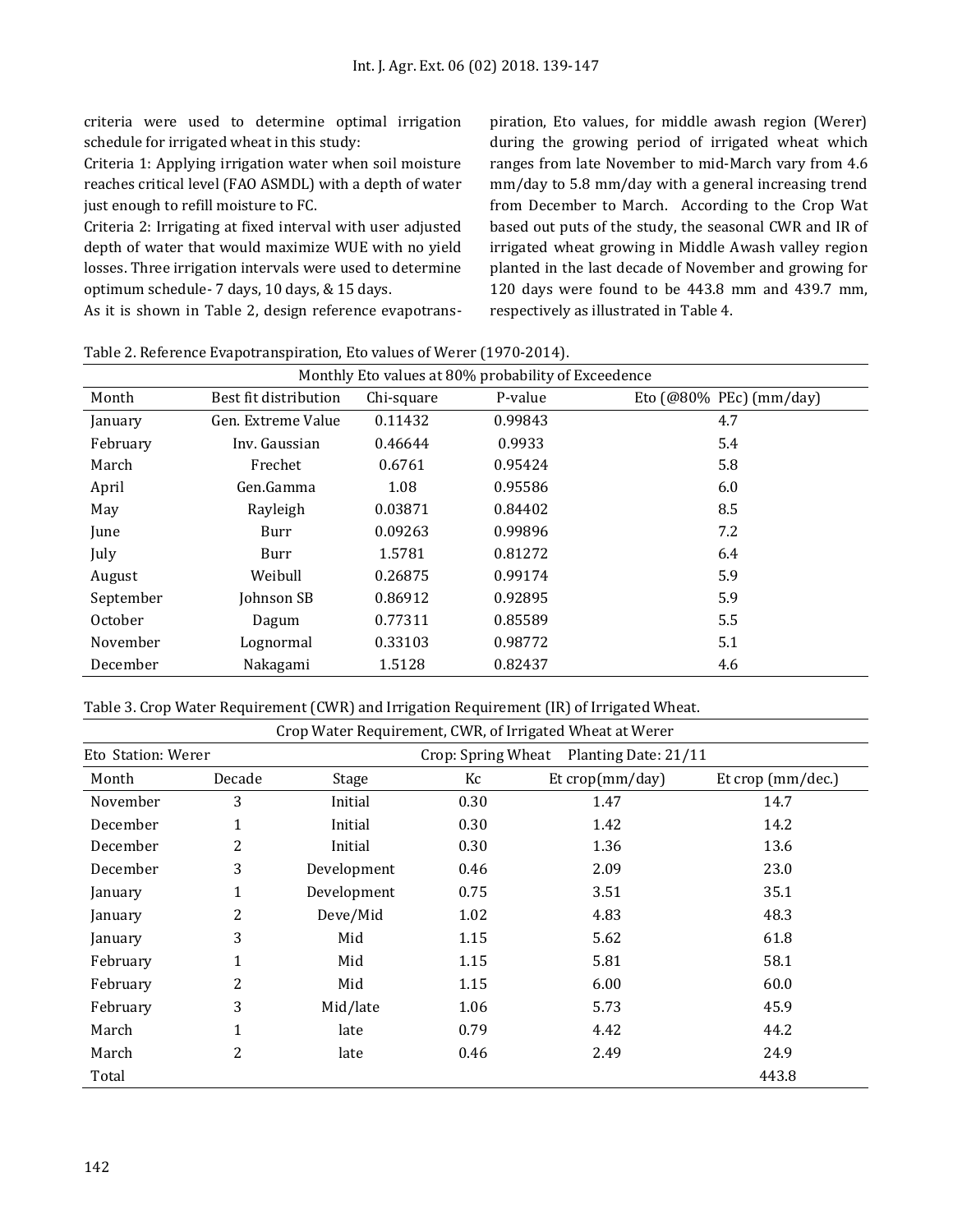| Irrigation Water Requirement, IR, of Irrigated Wheat at Werer |        |                     |                     |            |                |  |  |
|---------------------------------------------------------------|--------|---------------------|---------------------|------------|----------------|--|--|
| Eto Station: Werer<br>Crop: Spring Wheat Planting Date: 21/11 |        |                     |                     |            |                |  |  |
| Month                                                         | Decade | Et crop $(mm/dec.)$ | Eff. Rain (mm/dec.) | IR(mm/day) | IR $(mm/dec.)$ |  |  |
| November                                                      | 3      | 14.7                | 0.0                 | 1.47       | 14.7           |  |  |
| December                                                      | 1      | 14.2                | 0.0                 | 1.42       | 14.2           |  |  |
| December                                                      | 2      | 13.6                | 0.0                 | 1.36       | 13.6           |  |  |
| December                                                      | 3      | 23.0                | 0.0                 | 2.09       | 23.0           |  |  |
| January                                                       |        | 35.1                | 0.0                 | 3.51       | 35.1           |  |  |
| January                                                       | 2      | 48.3                | 0.0                 | 4.83       | 48.3           |  |  |
| January                                                       | 3      | 61.8                | 0.0                 | 5.62       | 61.8           |  |  |
| February                                                      |        | 58.1                | 0.0                 | 5.81       | 58.1           |  |  |
| February                                                      | 2      | 60.0                | 0.0                 | 6.00       | 60.0           |  |  |
| February                                                      | 3      | 45.9                | 0.1                 | 5.72       | 45.8           |  |  |
| March                                                         |        | 44.2                | 1.6                 | 4.26       | 42.6           |  |  |
| March                                                         | 2      | 24.9                | 2.4                 | 2.25       | 22.5           |  |  |
| Total                                                         |        | 443.8               | 4.1                 |            | 439.7          |  |  |

Table 4. Irrigation Water Requirement, IR, of Irrigated Wheat at Werer.

**Irrigation Scheduling:** Criteria –I: Based on the ideal criteria of irrigation scheduling, Table 6, which applies provision of irrigation water at critical soil moisture depletion level with a depth of water just enough to refill soil moisture to FC, it was determined that irrigated

wheat growing in the Middle Awash Valley region requires four irrigation application events of net depths irrigation water of 46.7mm, 90.8mm, 110.5 mm, and 110.3 mm on 14th, 47th, 69th, and 88th after planting (Table 5).

Table 5. Irrigation scheduling at critical depletion to refill soil moisture.

| Irrigation Scheduling at critical Depletion to refill soil moisture to FC |                                        |                  |                          |                       |                  |  |
|---------------------------------------------------------------------------|----------------------------------------|------------------|--------------------------|-----------------------|------------------|--|
|                                                                           | <b>Irrigation Schedule</b>             |                  |                          | Crop: Spring Wheat    |                  |  |
|                                                                           | Timing: Irrigate at Critical Depletion |                  |                          | Planting Date: 21/11  |                  |  |
|                                                                           | Application: Refill soil to FC;        |                  |                          | Harvest Date: 20/03   |                  |  |
|                                                                           | Field Efficiency: 60%                  |                  |                          | Yield Reduction: 0.0% |                  |  |
| Date                                                                      | Day                                    | Stage            | Depletion (%)            | Net IR (mm)           | GIR(mm)          |  |
| 4 December                                                                | 14                                     | Initial          | 51.0                     | 46.7                  | 77.9             |  |
| 6 January                                                                 | 47                                     | Development      | 50.0                     | 90.8                  | 151.4            |  |
| 28 January                                                                | 69                                     | Mid              | 51.0                     | 110.5                 | 184.2            |  |
| 16 February                                                               | 88                                     | Mid              | 51.0                     | 110.3                 | 183.8            |  |
| 21 March                                                                  | <b>END</b>                             | Late             | 55.0                     |                       |                  |  |
| <b>Total Gross Irrigation</b>                                             |                                        | 597.2 mm         | Total rainfall           |                       | 31.0 mm          |  |
| <b>Total Net Irrigation</b>                                               |                                        | 358.3 mm         | Effective Rainfall       |                       | 31.0 mm          |  |
| <b>Total Irrigation Losses</b>                                            |                                        | $0.0 \text{ mm}$ | <b>Total Rain losses</b> |                       | $0.0 \text{ mm}$ |  |
| Efficiency schedule                                                       |                                        | 100.0%           | Efficiency rain          |                       | 100.0%           |  |

**Irrigation Scheduling: Criteria –II:** Data mentioned in Table 7 indicates that based on the fixed interval with fixed depth of application criteria, it was determined that irrigated wheat growing in the Middle Awash Valley region requires 14 irrigation applications with 425.0 mm total net depth at 7 days interval (Table 6), twelve (12) irrigation

applications with 432 mm total net depth at 10 days (Table 7), and 8 irrigation applications with 464 mm total net depth at 15 days interval as depicted in Table 8. In these fixed interval-depth irrigation scheduling, it was possible to achieve scheduling efficiencies of 94.9 %, 94.7%, and 92.6% for the 7 days, 10 days, and 15 days interval, respectively.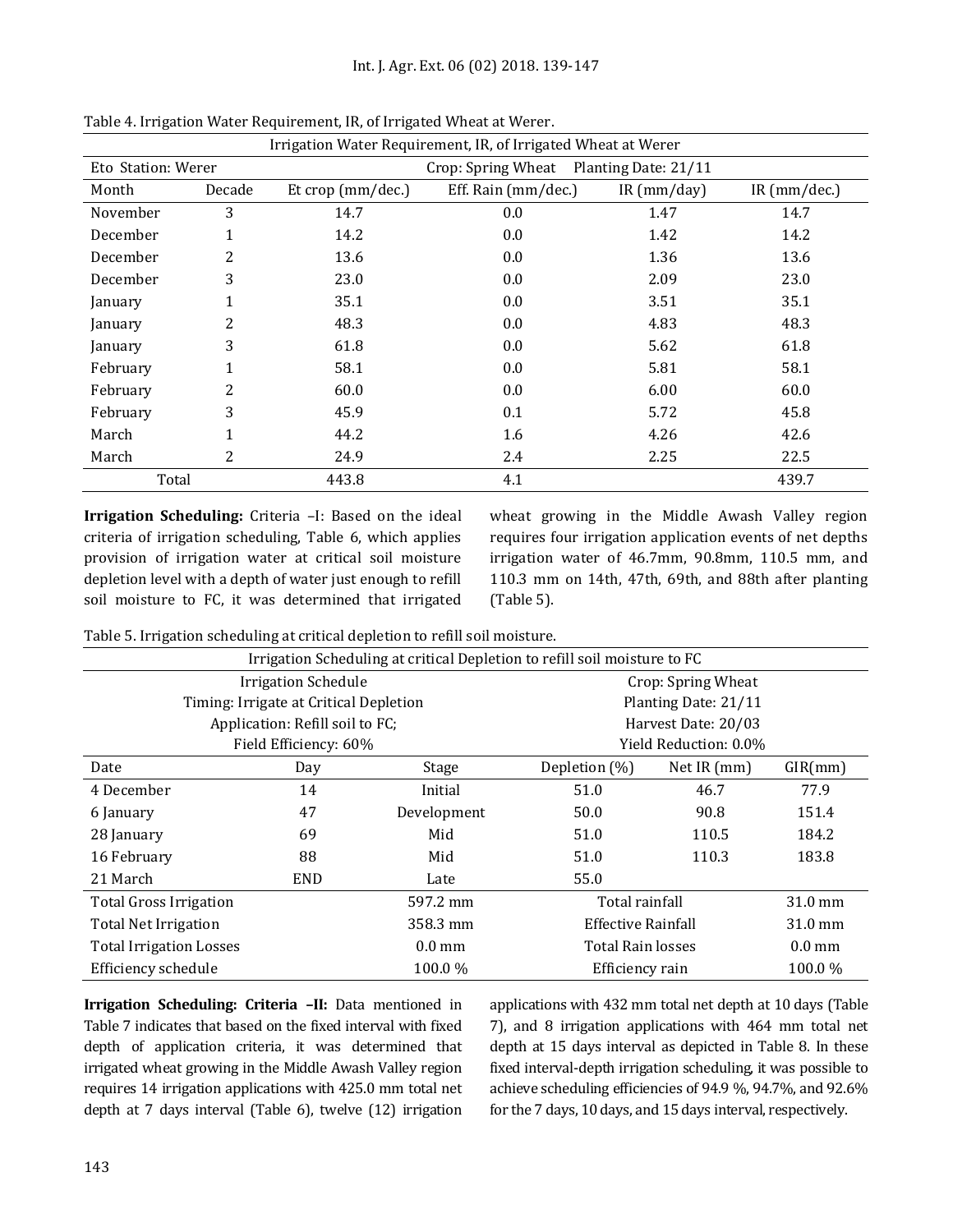| Irrigation Scheduling for wheat at 7 days Interval |                            |             |                           |                       |                  |
|----------------------------------------------------|----------------------------|-------------|---------------------------|-----------------------|------------------|
|                                                    | <b>Irrigation Schedule</b> |             |                           | Crop: Spring Wheat    |                  |
| Timing: Fixed Interval(7 days)                     |                            |             |                           | Planting Date: 21/11  |                  |
|                                                    | Application: Fixed depth   |             |                           | Harvest Date: 20/03   |                  |
|                                                    | Field Efficiency: 60%      |             |                           | Yield Reduction: 0.0% |                  |
| Date                                               | Day                        | Stage       | Depletion (%)             | Net IR (mm)           | GIR(mm)          |
| 27-Nov                                             | $\overline{7}$             | Initial     | 43                        | 25                    | $\boldsymbol{0}$ |
| 4-Dec                                              | 14                         | Initial     | 24                        | 25                    | $\boldsymbol{0}$ |
| 11-Dec                                             | 21                         | Initial     | 13                        | 25                    | $\boldsymbol{0}$ |
| 18-Dec                                             | 28                         | Initial     | 10                        | 25                    | $\boldsymbol{0}$ |
| 25-Dec                                             | 35                         | Development | 9                         | 25                    | 9.6              |
| $1$ -Jan                                           | 42                         | Development | 9                         | 25                    | 9.4              |
| 8-Jan                                              | 49                         | Development | 12                        | 25                    | 2.7              |
| $15$ -Jan                                          | 56                         | Development | 14                        | 25                    | $\boldsymbol{0}$ |
| $22$ -Jan                                          | 63                         | Mid         | 18                        | 25                    | $\boldsymbol{0}$ |
| $29$ -Jan                                          | 70                         | Mid         | 23                        | 25                    | $\boldsymbol{0}$ |
| 5-Feb                                              | 77                         | Mid         | 30                        | 25                    | $\boldsymbol{0}$ |
| 12-Feb                                             | 84                         | Mid         | 37                        | 25                    | $\boldsymbol{0}$ |
| 19-Feb                                             | 91                         | Mid         | 45                        | 25                    | 0                |
| 26-Feb                                             | 98                         | Late        | 52                        | 25                    | 0                |
| 5-Mar                                              | 105                        | Late        | 54                        | 25                    | 0                |
| 12-Mar                                             | 112                        | Late        | 53                        | 25                    | $\boldsymbol{0}$ |
| 19-Mar                                             | 119                        | Late        | 45                        | 25                    | $\boldsymbol{0}$ |
| 21-Mar                                             | <b>END</b>                 | Late        | 34                        |                       |                  |
| <b>Total Gross Irrigation</b>                      |                            | 708.3 mm    | <b>Total rainfall</b>     |                       | 31.0 mm          |
| <b>Total Net Irrigation</b>                        |                            | 425.0 mm    | <b>Effective Rainfall</b> |                       | 31.0 mm          |
| <b>Total Irrigation Losses</b>                     |                            | 21.7 mm     | <b>Total Rain losses</b>  |                       | $0.0 \text{ mm}$ |
| Efficiency schedule                                |                            | 94.90%      | Efficiency rain           |                       | 100.00%          |

| Table 6. Irrigation scheduling for wheat at 7 days Interval. |  |  |
|--------------------------------------------------------------|--|--|
|                                                              |  |  |
|                                                              |  |  |
|                                                              |  |  |

Table 7. Irrigation scheduling for wheat at 10 days Interval.

| Irrigation Scheduling for wheat at 10 days Interval |     |         |                      |                       |         |  |  |
|-----------------------------------------------------|-----|---------|----------------------|-----------------------|---------|--|--|
| Irrigation Schedule-Timing: Fixed Interval(10 days) |     |         |                      | Crop: Spring Wheat    |         |  |  |
| Application: Fixed depth; Field Eff: 60%            |     |         | Planting Date: 21/11 |                       |         |  |  |
|                                                     |     |         |                      | Harvest Date: 20/03   |         |  |  |
|                                                     |     |         |                      | Yield Reduction: 0.0% |         |  |  |
| Date                                                | Day | Stage   | Depletion (%)        | Net IR $(mm)$         | GIR(mm) |  |  |
| $30$ -Nov                                           | 10  | Initial | 47                   | 36                    | 60      |  |  |
| $10$ -Dec                                           | 20  | Initial | 22                   | 36                    | 60      |  |  |
| $20$ -Dec                                           | 30  | Initial | 14                   | 36                    | 60      |  |  |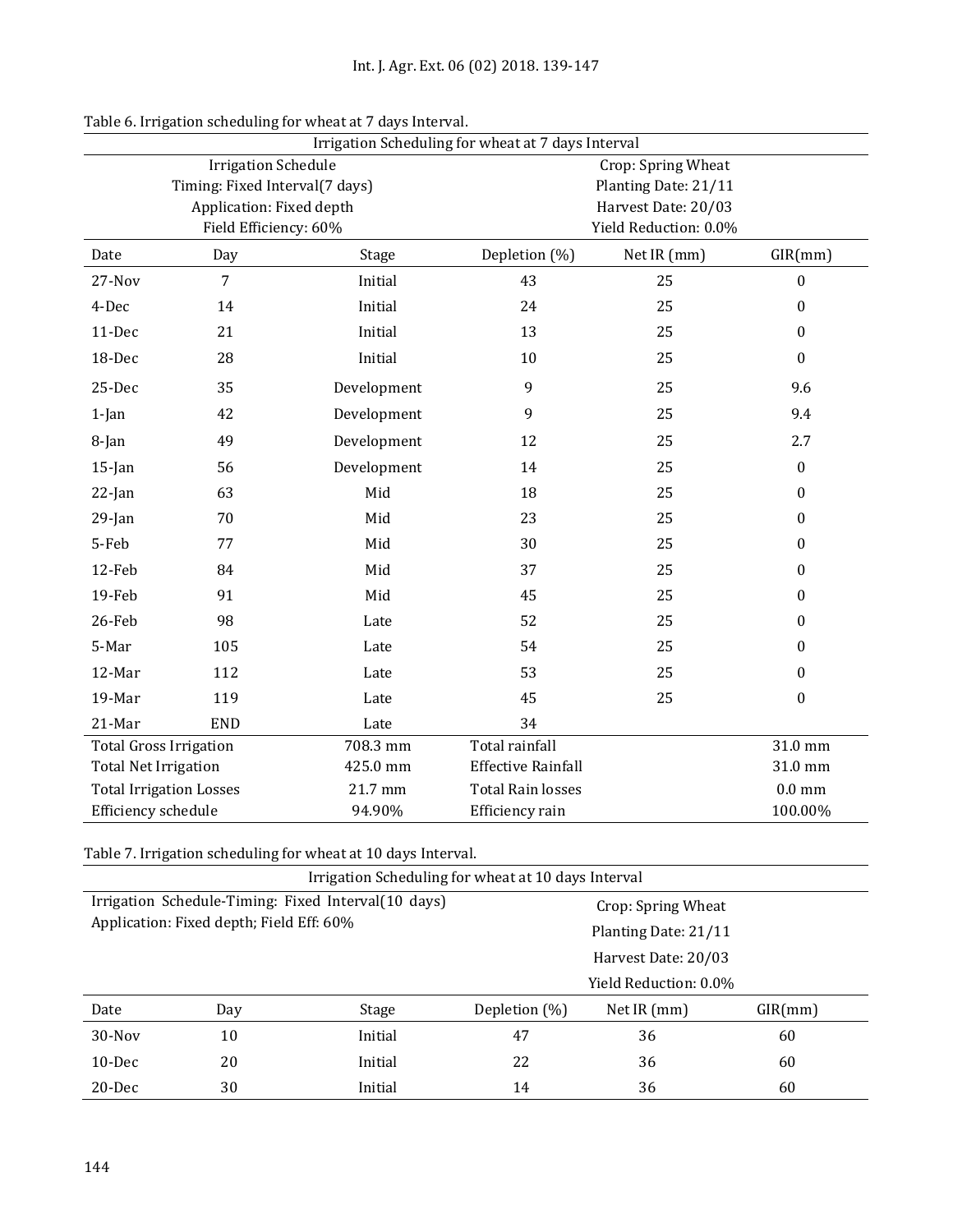| $30 - Dec$                     | 40         | Development | 12                       | 36 | 60               |
|--------------------------------|------------|-------------|--------------------------|----|------------------|
| $9$ -Jan                       | 50         | Development | 17                       | 36 | 60               |
| $19$ -Jan                      | 60         | Development | 20                       | 36 | 60               |
| $29$ -Jan                      | 70         | Mid         | 28                       | 36 | 60               |
| 8-Feb                          | 80         | Mid         | 38                       | 36 | 60               |
| $18$ -Feb                      | 90         | Mid         | 49                       | 36 | 60               |
| $28$ -Feb                      | 100        | Late        | 58                       | 36 | 60               |
| $10$ -Mar                      | 110        | Late        | 58                       | 36 | 60               |
| $20$ -Mar                      | 120        | Late        | 49                       |    |                  |
| $21$ -Mar                      | <b>END</b> | Late        | 32                       |    |                  |
| Total Gross Irrigation         |            | 720.0 mm    | Total rainfall           |    | 31.0 mm          |
| <b>Total Net Irrigation</b>    |            | 432.0 mm    | Effective Rainfall       |    | 31.0 mm          |
| <b>Total Irrigation Losses</b> |            | 23.1 mm     | <b>Total Rain losses</b> |    | $0.0 \text{ mm}$ |
| Efficiency schedule            |            | 94.60%      | Efficiency rain          |    | 100.00%          |

Table 8. Irrigation scheduling for wheat at 15 days Interval.

|                                          | Irrigation Scheduling for wheat at 15 days Interval |                                                       |                    |                       |                  |  |
|------------------------------------------|-----------------------------------------------------|-------------------------------------------------------|--------------------|-----------------------|------------------|--|
|                                          |                                                     | Irrigation Schedule: Timing: Fixed Interval(15 days); |                    | Crop: Spring Wheat    |                  |  |
| Application: Fixed depth; Field Eff: 60% |                                                     |                                                       |                    | Planting Date: 21/11  |                  |  |
|                                          |                                                     |                                                       |                    | Harvest Date: 20/03   |                  |  |
|                                          |                                                     |                                                       |                    | Yield Reduction: 0.0% |                  |  |
| Date                                     | Day                                                 | Stage                                                 | Depletion (%)      | Net IR (mm)           | GIR(mm)          |  |
| 5 December                               | 15                                                  | Initial                                               | 52.0               | 58.0                  | 96.7             |  |
| 20 December                              | 30                                                  | Initial                                               | 22.0               | 58.0                  | 96.7             |  |
| 4 January                                | 45                                                  | Development                                           | 20.0               | 58.0                  | 96.7             |  |
| 19 January                               | 60                                                  | Development                                           | 28.0               | 58.0                  | 96.7             |  |
| 3 February                               | 75                                                  | Mid                                                   | 39.0               | 58.0                  | 96.7             |  |
| 18 February                              | 90                                                  | Mid                                                   | 53.0               | 58.0                  | 96.7             |  |
| 5 March                                  | 105                                                 | Late                                                  | 60.0               | 58.0                  | 96.7             |  |
| 20 March                                 | 120                                                 | Late                                                  | 49.0               | 58.0                  | 96.7             |  |
| 21 March                                 | <b>END</b>                                          | Late                                                  | 22.0               |                       |                  |  |
| <b>Total Gross Irrigation</b>            |                                                     | 773.3 mm                                              | Total rainfall     |                       | 31.0 mm          |  |
| <b>Total Net Irrigation</b>              |                                                     | 464.0 mm                                              | Effective Rainfall |                       | 31.0 mm          |  |
| <b>Total Irrigation Losses</b>           |                                                     | 33.6 mm                                               | Total Rain losses  |                       | $0.0 \text{ mm}$ |  |
| Efficiency schedule                      |                                                     | 92.8%                                                 | Efficiency rain    |                       | 100.0%           |  |

**Field trial validation of optimal irrigation scheduling for irrigated wheat:** Result indicated that grain yields were significantly affected by irrigation levels. Irrigation regime of Treatment T4 produced higher grain yield 2400 kg/ha, 20 q/ha in 2015 and 2016 respectively. This indicated that yield of wheat decrease with decreasing water amount and short interval frequency (Table 9 & 10).The highest mean yield of wheat (2200 kg/ha) was obtained from critical moisture refill application. Whereas, the lowest mean yield (1872 kg/ha) was obtained from 15 days irrigation interval and 65mm irrigation application.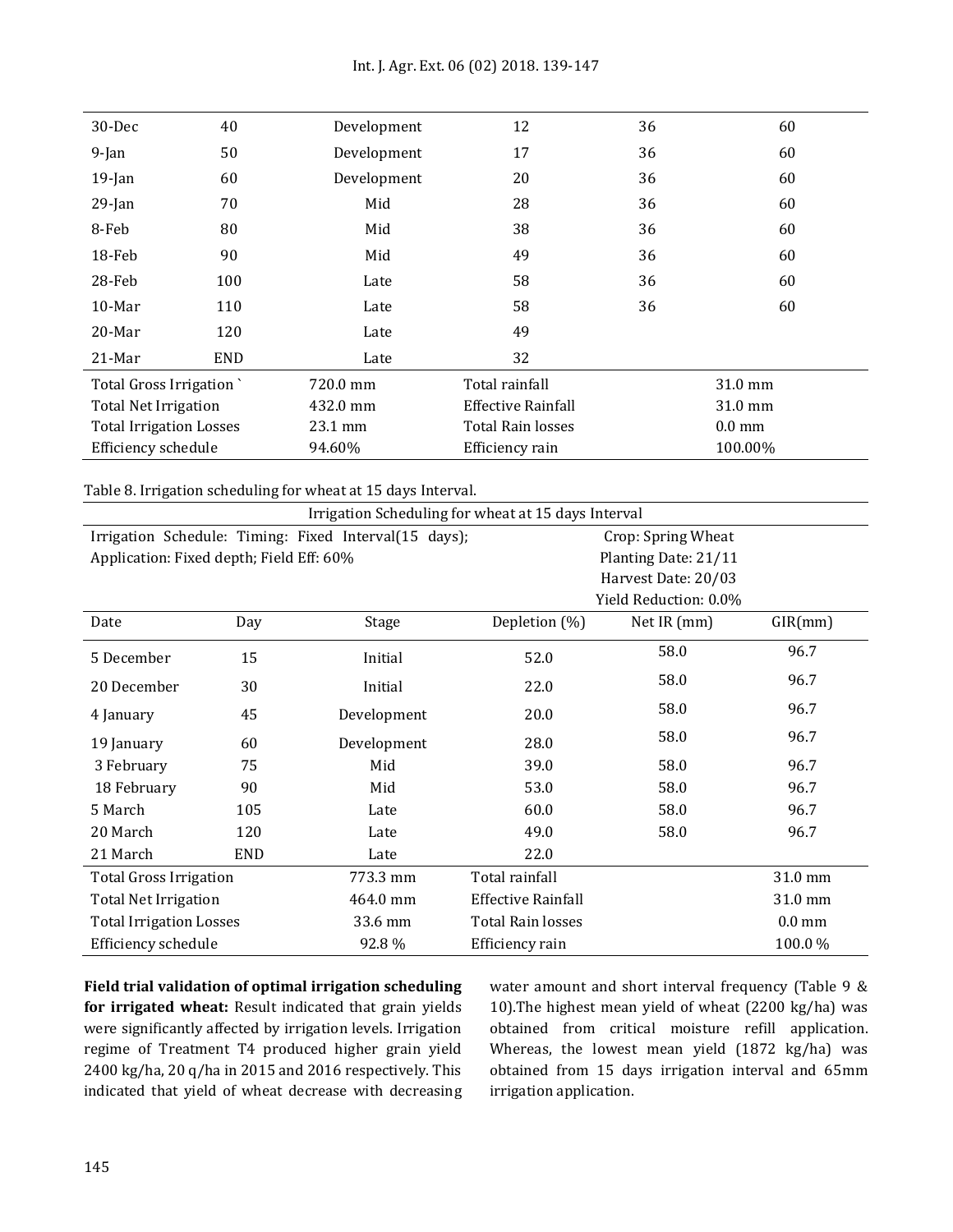| Treatment |                  | Irrigation Amount and Interval | Plant height (cm) | Eff. Tiller number | Yield Q/ha |
|-----------|------------------|--------------------------------|-------------------|--------------------|------------|
| $T-1$     | 30 <sub>mm</sub> | 7 days                         | 74.667a           | 5.667a             | 20.333b    |
| $T-2$     | 40 <sub>mm</sub> | 10 days                        | 75.667a           | 7.000a             | 22.000ba   |
| $T-3$     | 65 <sub>mm</sub> | 15 days                        | 76.333a           | 7.333a             | 19.667ba   |
| $T-4$     | Refill to FC     | critical SMDL                  | 73.000a           | 6.000a             | 24.000a    |
|           |                  | Means                          | 74.91             | 6.5                | 21.5       |
|           |                  | LSD(0.05)                      | 4.3797            | 2.1321             | 5.491      |
|           |                  | $Cv\%$                         | 2.69              | 16.41              | 11.45      |

Table 9. Yield parameter result of wheat at Werer in 2015.

Table 10. Wheat grain yield and other parameters result in 2016.

| <b>TRM</b>     | <b>APH</b> | <b>ATT</b> | AET   | <b>SL</b> | ANSS  | ANKS  | YKH     | YQH   |
|----------------|------------|------------|-------|-----------|-------|-------|---------|-------|
| T <sub>1</sub> | 72.43      | 6.27       | 6.27  | 8.40      | 15.97 | 35.25 | 1944.40 | 19.45 |
| T <sub>2</sub> | 68.03      | 5.93       | 5.93  | 8.07      | 14.80 | 28.33 | 1861.10 | 18.61 |
| T <sub>3</sub> | 68.17      | 6.20       | 6.20  | 8.40      | 15.03 | 33.17 | 1777.80 | 17.78 |
| T <sub>4</sub> | 73.83      | 5.77       | 5.77  | 9.43      | 16.43 | 35.50 | 2000.00 | 20.00 |
| Mean           | 70.62      | 6.04       | 6.04  | 8.58      | 15.56 | 33.06 | 1895.83 | 18.96 |
| LSD(0.05)      | 8.54       | 2.90       | 2.90  | 1.05      | 1.97  | 6.17  | 443.11  | 4.43  |
| $CV\%$         | 6.05       | 24.04      | 24.04 | 6.15      | 6.33  | 9.34  | 11.70   | 11.70 |

APH=Average Plant Height; ATT= Average Total Tiller; AET=Average Effective Tiller; SL= Spikelet Length; ANSS= Average Number Spike per Spikelet; ANKS =Average Number of Kentel per Spikelet; YQH=Yield kilogram per Hectare; YQH=Yield Quintal per Hectare.

Data arbitrated in Table 11, stated that the irrigation amount reflects the interaction between irrigation and crop yield (Table 11). Grain yield showed significant (P<0.05) effects for irrigation scheduling and irrigation treatments T1, T2, T3 and T4 (Table 9 & 10). Maximum mean yield (2200kg/ha) was obtained from T4 (refill to field capacity) and minimum (1872kg/ha) from T3 (65mm every 15 days) in two years. The wheat crop irrigated by monitoring soil moisture resulted maximum plant height (73.83 cm), spike length (9.43 cm) spikelets spike-1 (15.56), and grain yield (2000 kg ha-1) as compared to irrigations (40 mm at 10 days interval), (30mm irrigations at 7 days interval) and (65mm at 15 days interval) in 2015.

Table 11. Over years wheat grain yield comparison.

| Treatment      | <b>Irrigation Amount</b> | Irrigation interval | 2015 Cool | 2016 Cool | Combined |
|----------------|--------------------------|---------------------|-----------|-----------|----------|
| T <sub>1</sub> | 30 <sub>mm</sub>         | 7 days              | 20.33     | 19.45     | 19.89    |
| T <sub>2</sub> | 40mm                     | 10 days             | 22.00     | 18.61     | 20.31    |
| T <sub>3</sub> | $65$ mm                  | 15 days             | 19.67     | 17.78     | 18.72    |
| T <sub>4</sub> | Refill to FC             | critical SMDL       | 24.00     | 20.00     | 22.00    |
|                |                          | Mean                | 21.5      | 18.96     | 20.23    |
|                |                          | LSD0.05             | 5.491     | 4.43      | 4.96     |
|                |                          | $Cv\%$              | 11.45     | 11.70     | 11.57    |

SMDL: Soil moisture Depilation Level.

## **CONCLUSION**

Wheat grown in the semi-arid area of Afar suffers seasonal water stress that results in lower grain yields 2200 kg/ha. Irrigation had a significant effect on grain yield of wheat grown in soil particularly when small amounts of water are added at critical growth stage (2200 kg/ha). The effective irrigation water application was highly effective in increasing grain yield by replenish the soil moisture and irrigate to field capacity. Hence, available water for irrigation is limited in arid